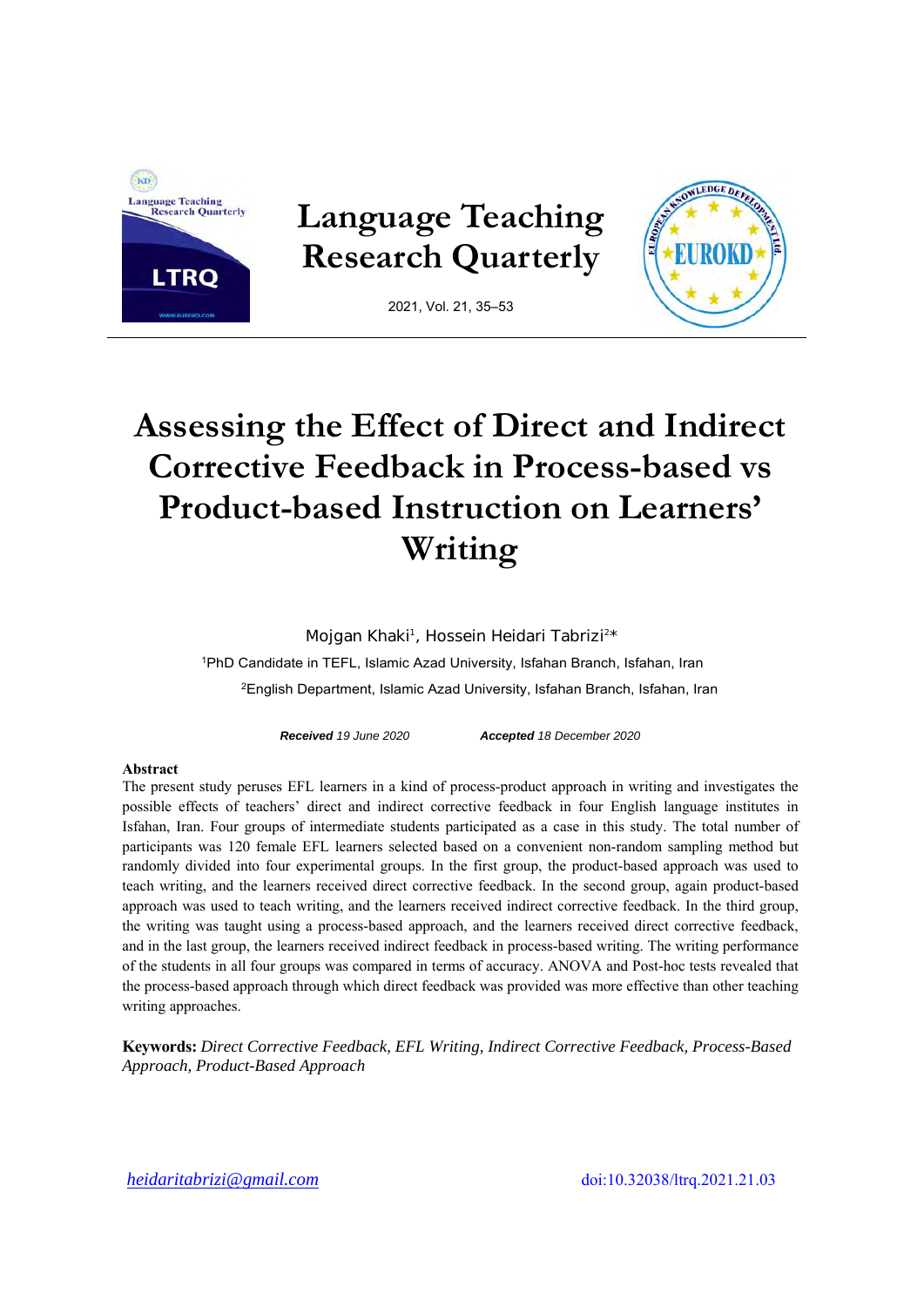## **Introduction**

One of the most critical issues in second language acquisition (SLA) is the discussion of explicit and implicit proficiency in L2 learning. The main issue in explicit-implicit differentiation is to evaluate the probability of unconsciousness learning (Andringa & Rebuschat, 2015). In other words, the main distinction between explicit and implicit knowledge lies in the fact that whether learners are aware of what they know (Godfroid, Loewen, Jung, Park, Gass, & Ellis, 2015).

The topic of presenting written corrective feedback has been an ongoing issue in second language acquisition (SLA) for about three decades (Reinders & Mohebbi, 2018). There have been many debates for and against the benefits of teacher and learner feedback on L2 writing. Despite the importance given to the instructor feedback, L2 research findings challenge teacher feedback's discerned effect on improving L2 writing (Ferris, 1995). It is discussed that teacher feedback might have damaging effects on L2 learners' writing (Hyland, 2000). One of the essential skills in learning English as a second language is writing fluently. It is a fundamental skill in the process of learning English as a second language. Accuracy of writing is concerned as an essential skill in all EFL writing classes. The students' performance is usually evaluated according to their accuracy in different areas such as punctuation and spelling (as cited in Gholami-Pasand & Bazarmaj-Haghi, 2013). The most important task of the teachers in this way is motivating and encouraging the learners to write. Bulut and Erel (2007) also mentioned that most of the EFL/ESL teachers in the field of learning writing believe that reacting to the students' writing via corrective feedback is an integral part of any writing course. Also, Adams (2003) mentions that writing and giving feedback is very important in second language acquisition.

The important aspect, which is the central focus of this study, was the distinction between direct and indirect error correction strategies. Teachers use these two strategies to give commends, respond, and correct the students' grammatical errors to improve their writing accuracy. Teachers use these two main strategies to respond, comment, and correct grammatical errors to improve their writing accuracy (AlizadehSalteh & Sadeghi, 2012). Direct error feedback is provided when the correct form is written on a student's paper. In contrast, indirect error feedback is provided if the teacher indirectly indicates the error by highlighting, underlining, or circling without providing the correct form (Lee, 2004).

Also, there are two approaches to perform direct and indirect corrective feedback on EFL learners' writing in this study, process-based and product-based approach. Tangpermpoon (2008) stated that the process-based approach is an activity in which writing is regarded as discovering meaning and ideas, whereas in a product-based approach, writers first pre-write, then write and finally correct their writings. In a product-based approach, students' awareness is raised (Gholami-Pasand & Bazarmaj-Haghi, 2013). Kaplan (1982) distinguished between two kinds of writing: writing without composing and writing through composing. He believed that "writing is a process and the teaching of writing needs to deal with the process in all of its complexity and not merely with the product"(p.147), so writing tasks need to be set up in ways to reflect the writing process of good writers. In conclusion, writing accuracy is crucial in EFL writing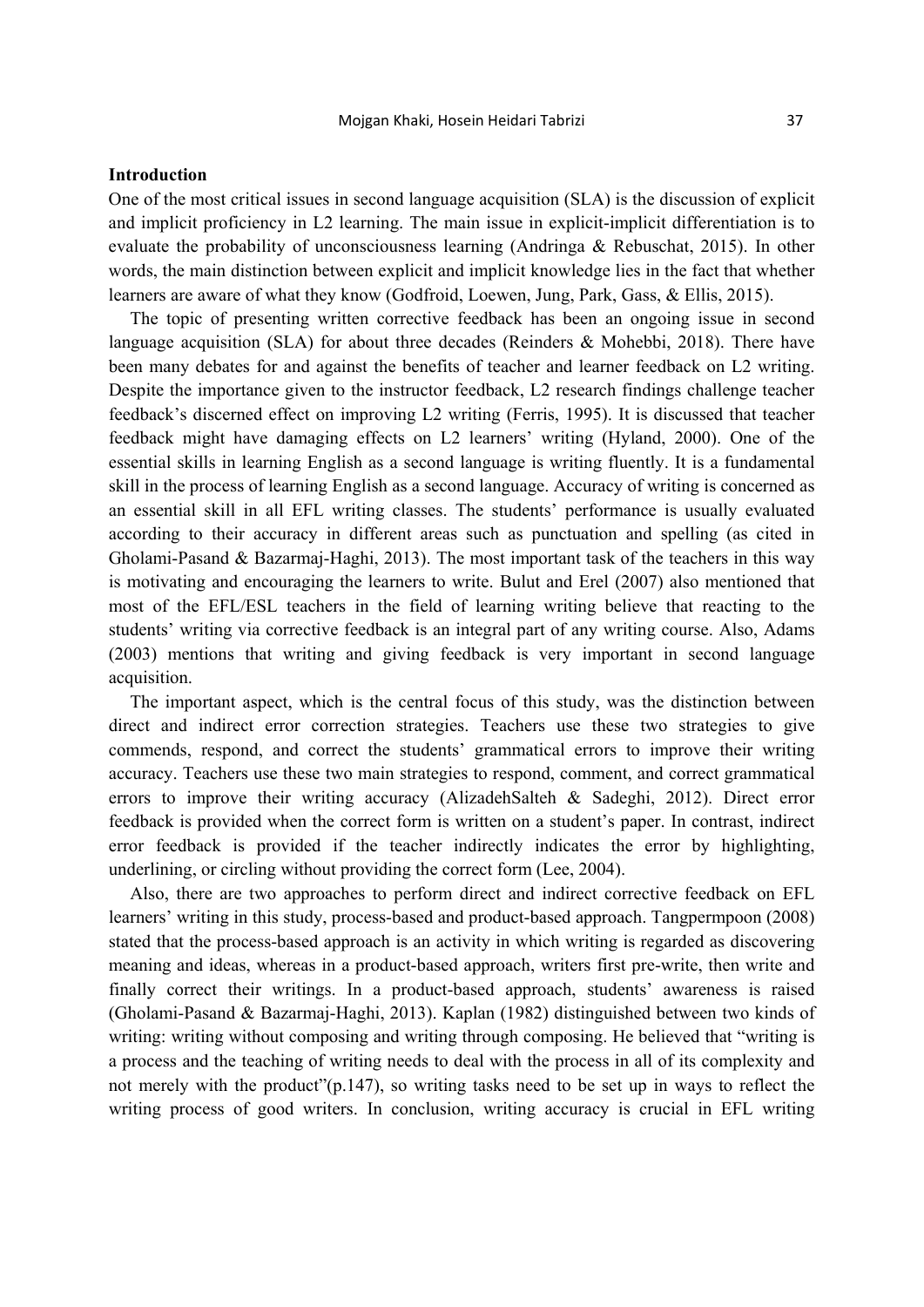classrooms. Writing is usually evaluated according to their accuracy in grammatical areas, spelling, and punctuation. The positive or negative effect of direct and indirect corrective feedback in both process-based and product-based approaches is undeniable.

Writing is often a neglected skill in most EFL/ESL classes because writing is one of the most challenging and time-consuming tasks. It takes lots of time and mental energy. Also, teachers need a great deal of time to read, respond, and correct the learners' grammatical errors. According to Graves (1984), corresponding to this lack of attention to writing instruction has been a neglect of research in writing compared to other skill areas (Gomez, 1996). Most studies have investigated the effect of teacher's direct and indirect feedback on the students' writing. For example, in a study done by LanAnh (2008), he investigated the impact of indirect corrective feedback on EFL learners' writing. His overall result implied that using indirect feedback in EFL classes could be faithful and effective in reducing students' grammatical errors in the Vietnamese context. As teachers of the English language, the researchers wondered if the feedback given to students on English writing is retained. They wanted to test the effectiveness of two types of corrective feedback, direct and direct corrective feedback, and find out why some corrections and some grammar aspects were remembered while others were lost. Also, they wanted to discover which corrective feedback technique is more effective, specifically for the learning of written English modals immediately. Additionally, they wanted to test the effectiveness of two approaches, the process-based approach and the product-based approach to teaching writing to EFL learners.

## **The Literature Review**

#### **Direct and indirect feedback**

In the feedback literature, some scholars have made a distinction between direct and indirect feedback. One type of feedback that is commonly employed by teachers is direct feedback. Mahfoodh (2017) studies learners' emotional reactions to teacher feedback. The results of that study revealed that the learners felt confused after receiving teacher feedback. Some students favoured the teacher's feedback, while others rejected it, some expressed satisfaction, and some were dissatisfied with teacher feedback. Different aspects of direct and indirect corrective feedback helped learners in different ways to commit to different types of corrective feedback firmly (Karim & Nassaji, 2020). Regarding the direct corrective feedback, students who successfully corrected errors believed that explicit information or correction was an effective way of learning. Direct feedback refers to helping students correct their errors by providing the correct linguistic form (Ferris, 2006). Lee (2003) adds that immediate criticism might be fitting for novice understudies, or in a circumstance when blunders are untreatable. Direct feedback is provided when the writer is provided with the correct form; if the student revises the text, she/he needs to transcribe the correction into the final version. The positive effect of peer feedback could have the inherent effect of facilitating learner autonomy and inspiring learners to take a vital role in L2 learning. Peer feedback might evoke learners' consciousness of their strengths and weaknesses in L2 writing, help learners become familiar with L2 writing and critical reading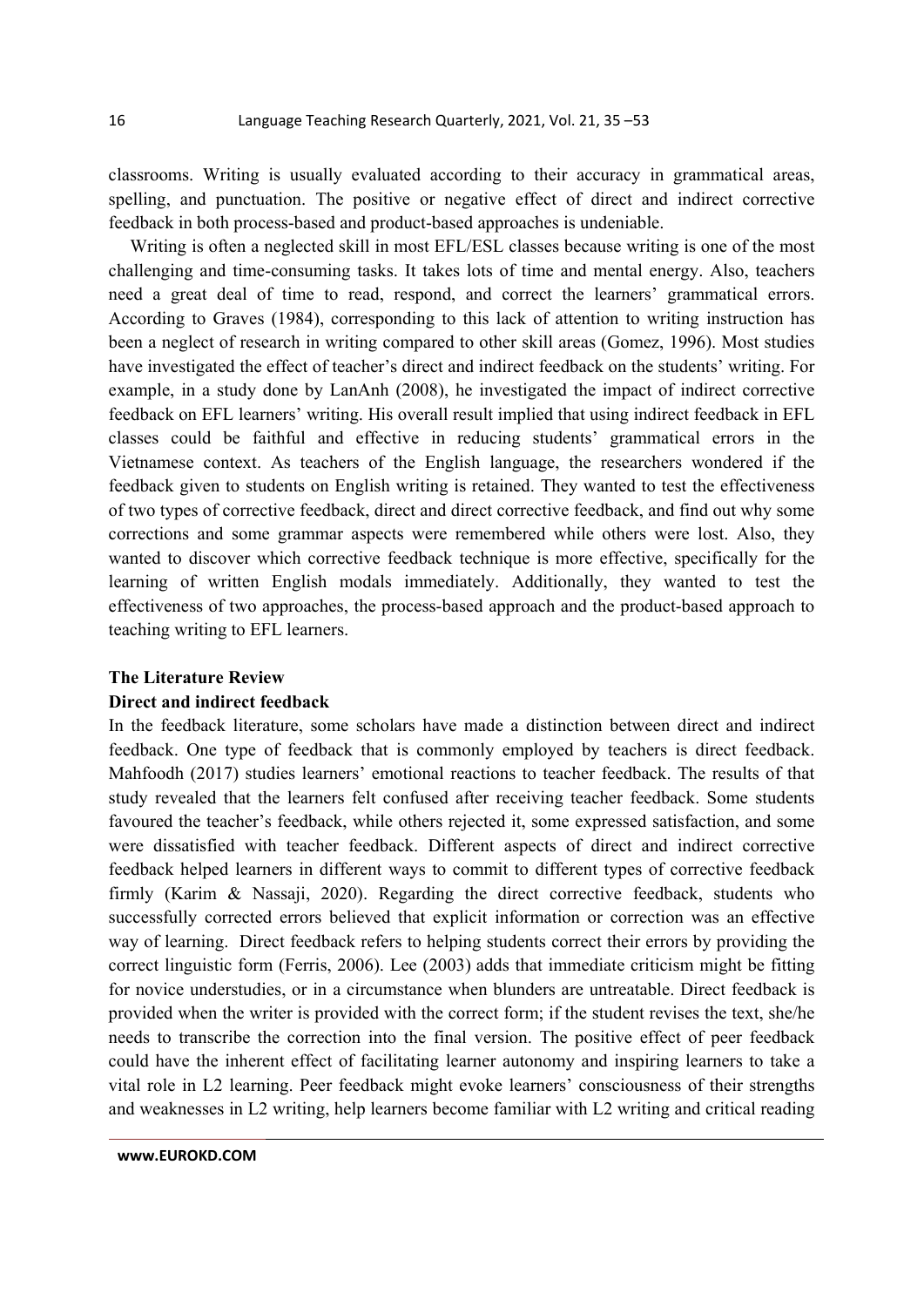academic aspects, enhance reflection, facilitate mutual learning, and presuppose an active role for learners in L2 learning (Rouhi, Dibah, & Mohebbi, 2020). Indirect feedback helps students correct their errors by identifying an error without introducing the correct form (Burton, Chairperson, Lockee, Potter, Evans & Culver, 2011). In indirect feedback, teachers only make students aware that an error exists but do not provide them with the correction. The studies to examine the effects of these two types of feedback reported that indirect feedback helps students progress in accuracy over time more than direct feedback (Ferris et al., 2001). Boyer Hassani, Chalak, and Heidari Tabrizi (2020) investigated the effect of the synchronicity factor on the feedback types. The results showed that the highest frequency belonged to the comments on language use. This finding seems logical since the participants of that study were all non-native learners of English, and the occurrence of grammatical errors and mistakes was predictable. The findings of that study also revealed that the students in the asynchronous group provided significantly more global feedback on their peers' texts. Biria and Khaki (2016) in a study showed that the MA students who practice self-edition performed better in writing tests compared with those MA students whose writings were exposed to peer-edition. The PhD students who practice self-edition performed better in writing tests compared with those PhD students whose writings were exposed to peer-edition.

## **Product-based Approach**

The large sources of the literature review related to product-based writing have investigated the distinction between employing the product approach and other approaches. For example, Safari and Bagheri (2017) examined second language learners' writing performance on the strategies they employed in IELTS writing and proved the process's effectiveness over the product strategy. Teaching writing is a complex process with different approaches. One approach is a product-based approach in which students first pre-write, then compose, and finally correct it. In this approach, students' awareness is raised first. Nunan (1999) stated that the final product should be a coherent, error-free text in this approach. Murray (1980) believed that one disadvantage of this approach is that providing model texts prevents creativity. Furthermore, Saeidi and Sahebkheir (2011) believed that the product-based approach helps learners use the same plan in different situations. On the other hand, when models are suitably used for the writing process's content, they can be considered useful tools. In a comparative study between the product-based and the process-based approaches in writing, Haiyan and Rilong (2016) conclude learners not only enthusiastic in reading materials but also employed in their writing what they had learned in their reading, especially regarding the choice of vocabulary, coherence, and tense of verbs. In another study, Pasand and Haghi (2013) employed a process-product approach and showed that finishing an incomplete model instead of copying it improves learners' writing ability.

## **Process-based Approach**

Most of the process-based studies have paid their focus on the application of metacognitive strategies. In a metacognitive study, Bengisu and Seyit (2016) concluded that teaching these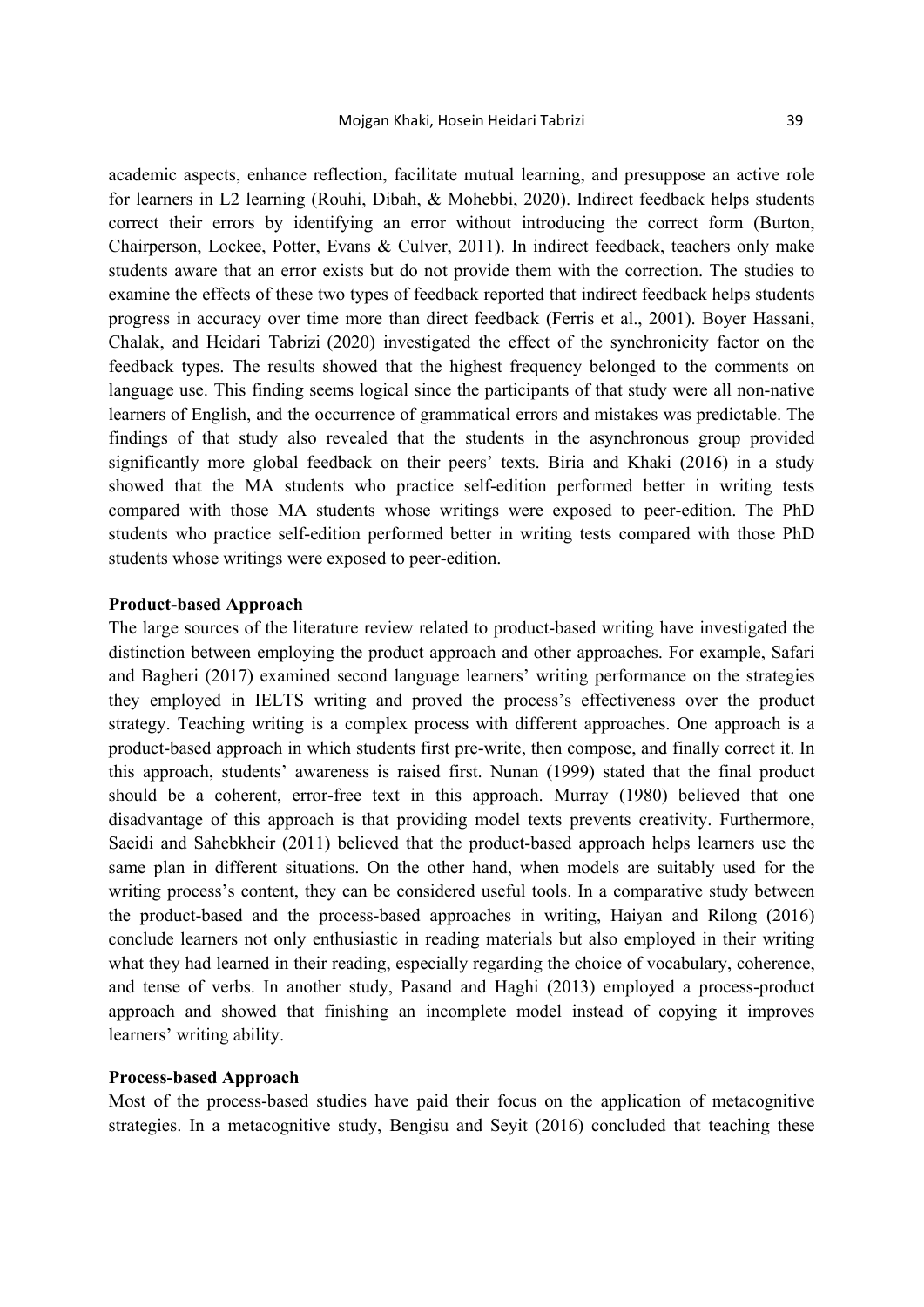skills could improve the students' narrative writing progress. In another study, Lam (2015) investigated the effect of direct teaching in process-oriented pedagogy on learners' writing improvement, metacognitive information, and self-regulation. He showed that the students' level of self-regulation improved in fulfilling several writing tasks. Mourssi (2013) found that instructors' metalinguistic feedback in process-based writing helps learners write more accurately and fluently. Sarhady (2015), Alodwan and Ibnian (2014), and Akinwamide (2012) also showed that process-based writing teaching was more helpful than the product-based for improving writing ability. In this approach, the main focus is on considering the steps involved in drafting and redrafting a workpiece (Nunan, 1999). Its chief concern is discovering what writers do when they write by focusing on different stages that the writers will go through. Matsuda (2003) states, "The idea of composing as the cycle was acquainted with L2 concentrates by Vivian Zamel (1976), who contended that best in class L2 journalists are like L1 essayists and can profit by guidance accentuating the way toward composing. As opposed to the perspective on composing as are creations of recently learned syntactic or talk structures, the cycle based methodology underscored the perspective on composing as a cycle of creating association just as significant (p. 21)". According to O'Brian (2004), the process approach is an activity in which writing is the meaning of discovery. Schmitt (2002) states that the process approach considers the composing act as a generative process. Myles (2002) also states that the process approach is only suitable when learners can receive feedback on their written text. Therefore, the processbased approach to writing seems to be more effective than the product-based approach because it allows students to develop a personal writing approach (Sutikno, 2008). According to Torghabeh, Hashemi, and Ahmadi (2010), the model can ease the burden of devising content from the learners.

#### **Process-Product Approach to Writing**

According to Tangpermpoon (2008), if the writing approaches are taught separately, unbalanced writing may be produced. Therefore, by combining these approaches, EFL learners can transfer their skills from one approach to another. Accordingly, writing teachers can teach EFL learners the product-based approach patterns (GholamiPasand & BazarmajHaghi, 2013). Some studies have investigated the effects of feedback on student writing. Examples of such studies include Min (2006); Tsui and Ng (2000); Ferris and Roberts (2001); Frantzen, (1995); Hyland and Hyland (2001); Ashwell (2000); Bitchener (2008); Bitchener et al. (2005); Chandler (2003); Ferris and Roberts (2001); Bitchener et al. (2005); Goldstein (2004); Buck (2008); Liu and Sadler (2003); Matsumura and Hann (2004); Tuzi (2004). The numerous examinations on input in its numerous structures and its adequacy on understudy composing show the particular status of criticism in the educating and learning of composing.

Alharrasi (2019) investigated the effectiveness of direct and indirect written corrective feedback on improving Omani EFL students' grammatical accuracy regarding two newly-learned linguistic structures: the comparative and prepositions of space. A think-aloud protocol (TAP) was used to answer various questions about written corrective feedback. The participants were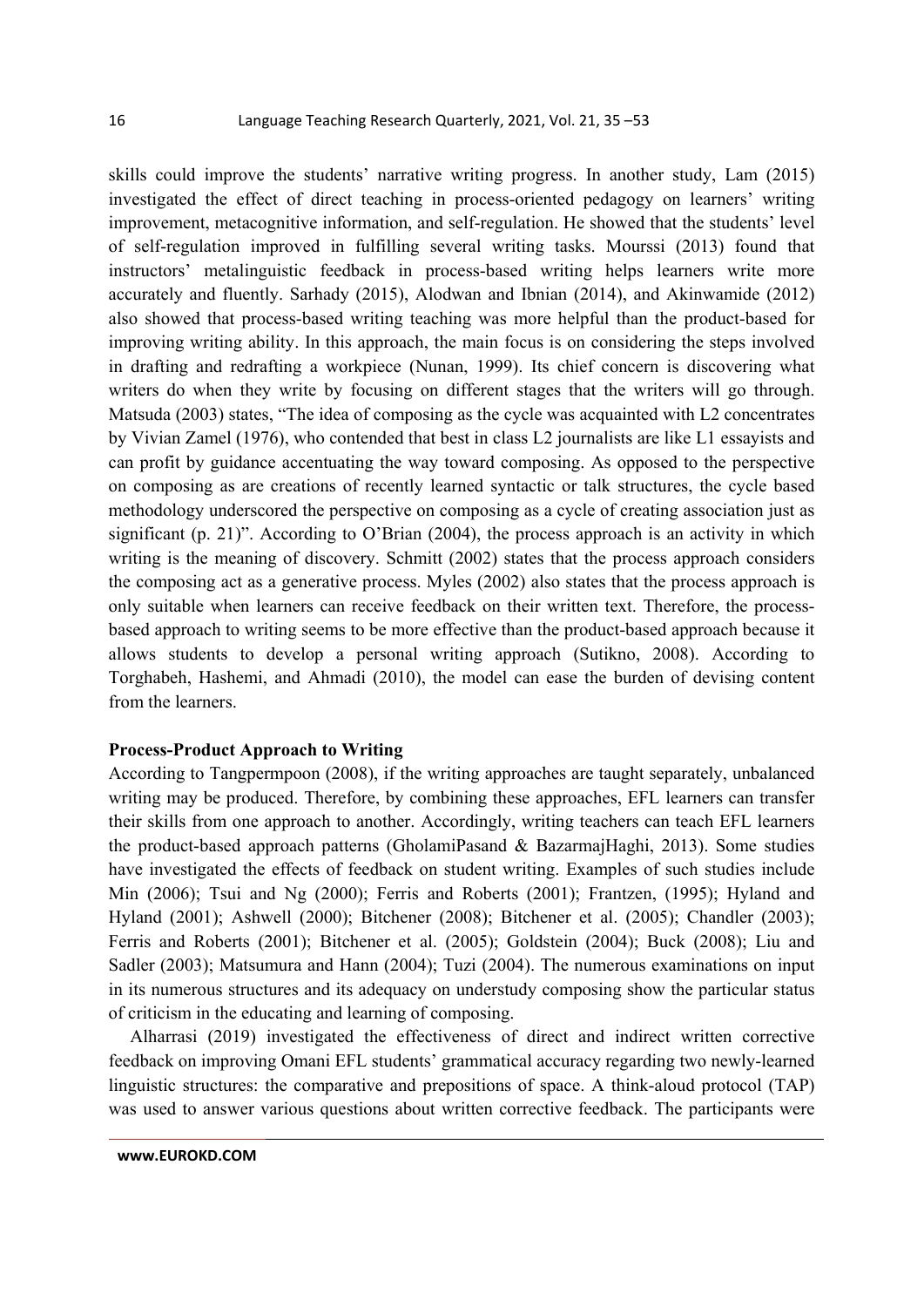assigned to a control group and two treatment groups: one group received direct corrections written above their errors, and one group received the underlining of errors only. The findings showed that the direct and indirect written corrective feedback improved the students' grammatical accuracy during revision for both linguistic structures, but a significant effect was found for direct written corrective feedback only. In another related study, Nematzadeh and Siahpoosh (2017) investigated the effectiveness of direct correction and indirect (underlining) written CF in improving intermediate Iranian EFL learners' grammatical accuracy in revising English use articles, prepositions, and verb tenses. They found that both types of written CF enhanced the learners' writing performance and 66 that statistically no significant difference was found between direct correction and the underlining of errors.

Shintani, Ellis, and Suzuki (2014) compared the effects of direct corrective feedback and metalinguistic explanation on Japanese university students' use of the indefinite article and the hypothetical conditional. The feedback types were given with and without an opportunity to rewrite. The feedback improved the accuracy in using the hypothetical conditional but not for the indefinite article. DCF led to more extended periods of accuracy than the ME. DCF followed by revision proved the most effective type of feedback. In the same line, Suarman (2013) studied the effect of direct, uncoded oral and written feedback on nine secondary school students' writing accuracy. Observation and documentary analysis were used to collect data. The result showed that overall, the feedback did not significantly affect the students' writing accuracy.

In the Iranian EFL setting, too, some research has been conducted on the influence of error correction and corrective feedback on learners' language development. Masoumi and Riasati (2014) investigated the effect of different corrective feedback types on Iranian EFL learners' language development. They investigated different types of corrective feedback strategies used by language teachers and examined the effect of corrective feedback strategies on learners' overall language development. Semi-structured interviews with language teachers and observations of the learners' performance in class during ten instructional sessions were used to gather the needed data. The results indicated that explicit correction, recast, clarification request, metalinguistic feedback, repetition, elicitation, and nonverbal signals were the teachers' main feedback strategies and attended to by the learners. The findings also showed a direct relationship between different corrective feedback strategies and EFL learners' output improvement based on produced errors. Latifi, Abedi, and Moinzadeh (2010), for example, investigated the effect of error correction vs error detection on Iranian pre-intermediate EFL learners' writing achievement. To this end, 60 pre-intermediate English learners were randomly divided into two groups: receiving feedback on their writing through error correction and receiving feedback in their writing through error detection using codes. Results indicated the positive effect of coded feedback on the learners' writing ability. The learners who had received coded feedback outperformed those receiving direct feedback in their writing performance. In another study, Rassaei and Moinzadeh (2011) examined three types of corrective feedback: recasts, metalinguistic feedback, and clarification requests, on the acquisition of English whquestion forms by Iranian EFL learners. Results indicated that recasts and metalinguistic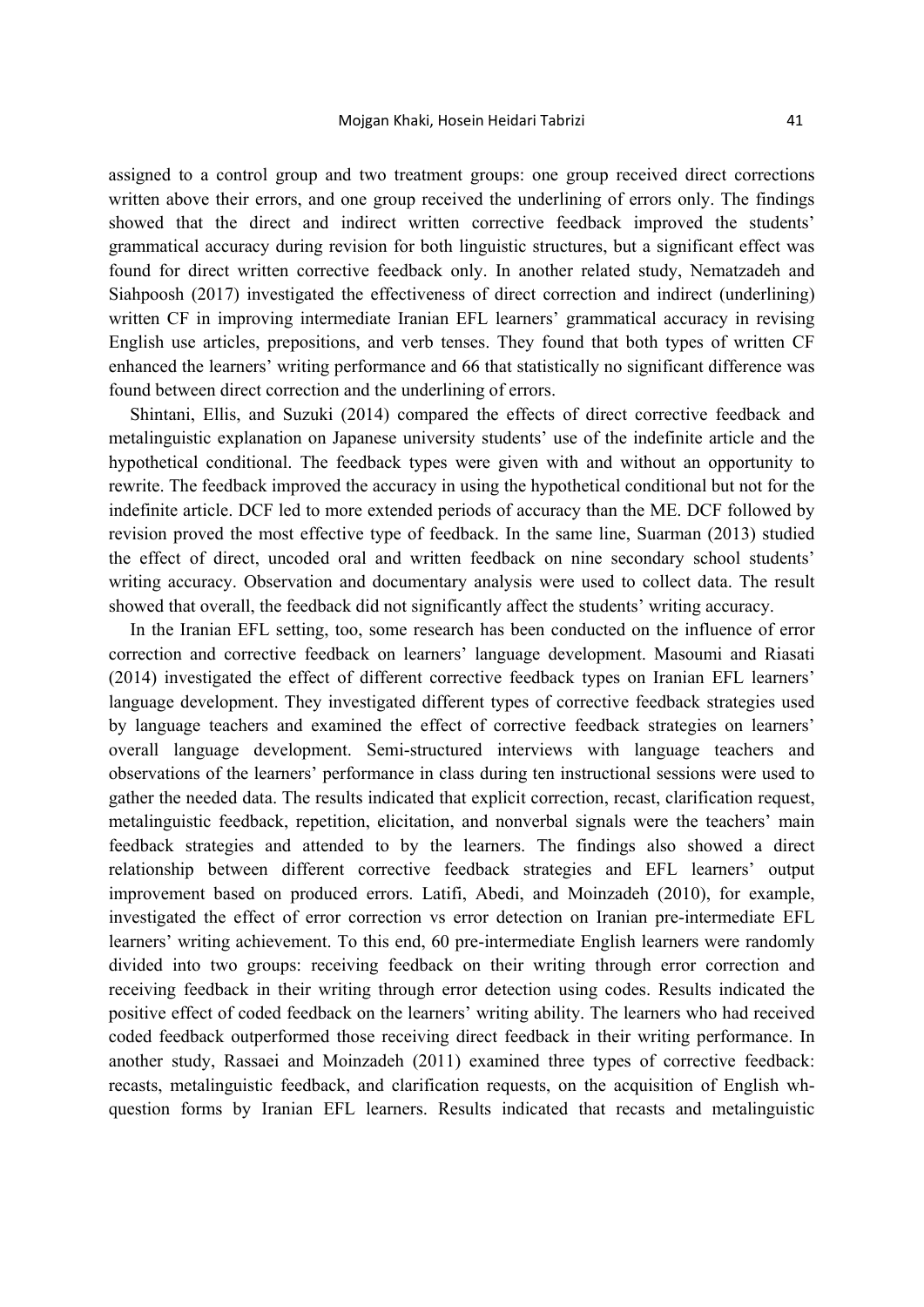feedback had a significant influence on learners' performance on the post-test. Although the recast group outperformed the post-test's clarification and control groups, the metalinguistic group performed significantly better than the recast group.

# **The Study**

# **Research Questions**

Regarding the aims of the present study, the following research questions are posed:

RQ<sub>1</sub>: Is there any significant difference between the effects of direct corrective feedback in process-based writing instruction on EFL learners` writing?

RQ2: Is there any significant difference between the effects of indirect corrective feedback in process-based writing instruction on EFL learners` writing?

RO<sub>3</sub>: Is there any significant difference between the effects of direct corrective feedback in product-based writing instruction on EFL learners` writing?

# **Methodology**

## **Design**

This research was a quasi-experimental design. The participants were chosen based on a convenient non-random method but were randomly divided into four experimental groups with two treatments. In this study, direct and indirect corrective feedback was considered independent, and writing is considered a dependent variable. The process-based and productbased approaches were the two modalities of this study.

# **Participants**

In the first phase of data collection, four groups of students receiving two different kinds of written feedback, direct and indirect corrective feedback, were compared using two writing approaches, process-based and product-based, and the frequencies of the grammatical errors appeared in their writings. The learners were studying at a language institute in Isfahan, Iran, and they were almost at the same proficiency level. A total number of 120 EFL learners were chosen among 160 participants studying English at a language institute in Isfahan, Iran. Those learners who scored between one standard deviation above or below the mean were chosen, and the others were discarded. The learners were female learners by the average age of 16. They were randomly classified into four experimental groups. They enjoyed the benefits of a real English classroom for an entire semester. The teacher of all four classes was the same, who was an experienced English teacher. In order to assess the learners' writing performance, the researcher chose a knowledgeable person to score the learners' writing performance. She was one of the experienced English teachers in the institute.

## **Instruments**

# **Quick Oxford Placement Test (QOPT)**

The Oxford Quick Placement Test (OQPT) was used to measure the participants' language proficiency. The test consists of sixty items with different question formats comprising of two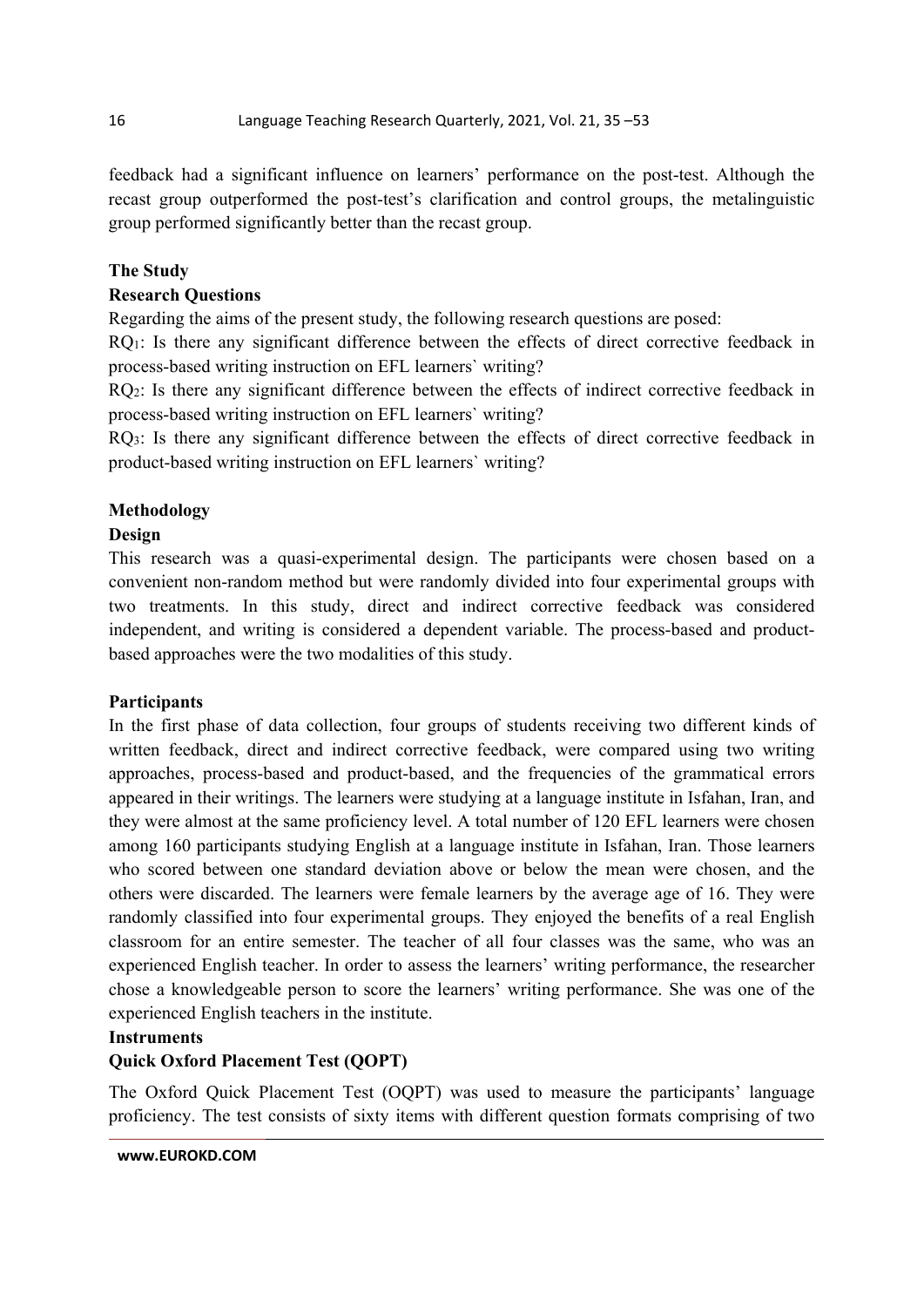parts. There are multiple-choice, item matching, and cloze test type items in the test. In each item, there is a missing word for which there are four options. Students should find the correct item among these options. All of the chosen participants for the present study were able to pass the test with a score of 30-45 out of 60. Based on the test scoring level chart of QOPT, those whose scores were between 28 and 37 were considered the intermediate-level and categorized to be at the same level according to the QOPT results.

## **Writing Pre and Post-tests and Rating Scale**

A writing composition test was administered both as a pre and post-test in all four experimental groups. The participants were asked to write a topic composition in 150-200 words in 45 minutes. To evaluate participants' writing achievement, the researcher used a reliable rating scale developed by Cambridge ESOL for the PET test. The rating was done based on the rating scale criteria, including the rating scale of 0-5.

## **Material**

The book used in this study was Family and Friends 4, written by Tamzin Thompson and Naomi Simmons and published by Oxford University Press. In every book unit, there is a lesson to train students to learn and produce English sounds. At levels 1-3, the lessons are supported by flashcards and more activities on the student Multi ROM.

## **Procedures**

Before starting the experiment, OQPT was administered among the language learners studying at a language institute in Isfahan, Iran. This test aimed to identify learners' overall language proficiency and homogenize them regarding their writing ability and language proficiency. To identify the effect of two corrective feedback processes and two methods of instruction of writing, the participants were divided into experimental groups which were chosen based on convenient non-random method, they randomly were divided into four experimental groups, 30 each. Before the semester, the researcher who was the teacher of all classes developed a series of writing tasks for the four groups' learners. The writing tasks were based on process, chronological order, cause and effect, and comparison and contrast methods of paragraph development. In the first session, the teacher provided some topics; the learners were asked to choose their topic of interest and then write about it. In a product-based approach, the teacher provided a composition model for the learners, and then she asked them to write a composition like the model. After reading and discussing the topic, its organization, lexical items, and grammatical points, the students started writing their paper based on the model text.

Students in both groups received direct or indirect corrective feedback, respectively. For direct corrective feedback, the error and target form were both identified, while in indirect corrective feedback, only error and its category were identified. In the first experimental group, the product-based approach was used to teach writing instruction, and the learners received direct corrective feedback. The process of writing was not important. The model texts were prepared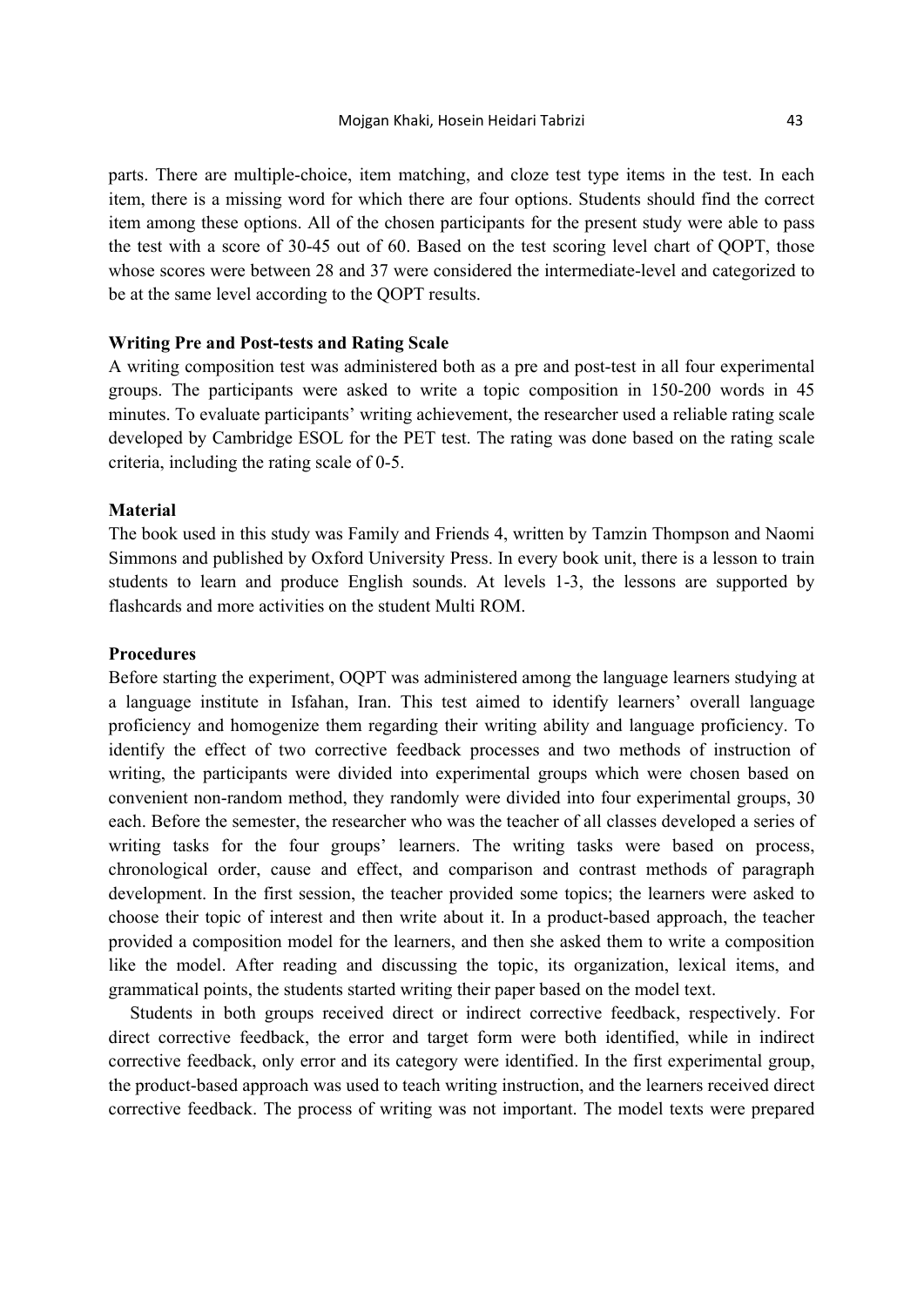every session based on a short essay written about writing with some modifications to suit students' level. The students just wrote the paragraphs with 150-200 words as the final draft in 45 minutes. The teacher corrected the learners' mistakes, and the correct forms were written on the student's paper. The product-based approach was used to teach the other group participants, and they received indirect corrective feedback. The procedures were the same as the first group's procedures; the learners just received indirect corrective feedback instead of direct corrective feedback.

A process-based approach was used for another group in which they received direct corrective feedback. The language learners were asked not to finish their writing essays during the prewriting stage. They were asked to complete their writing tasks in three pre-writing, writing, and post-writing stages. The teacher gave her feedback on their writing directly and indirectly. The other 30 learners were in Process-based approach was used to teach writing to the fourth group, and they received indirect corrective feedback. The participants received indirect corrective feedback instead of direct corrective feedback. The teacher corrected the learners` mistakes, and the correct form was written on the student's paper. In all process based groups, the learners were given a topic to write about, and in product-based groups, the teacher gave a model text for participants, and they were asked to write an essay according to that model. After the treatment, learners were asked to write their last composition. It was their post-test. The teacher collected their compositions and gave her feedback and response to the learners' performance; then, she gave them to the other teacher to receive their feedback on their writing performance.

## **Results**

As mentioned, the present study aimed to investigate the effects of direct and indirect corrective feedback on Iranian EFL learners' process vs product-based writing. Writing pre and post-tests were employed to compare the participants' performance. The following section presents the results.

# Table 1

| T OPL-MOL POOLOP |     |         |                |            |             |                                  |         |         |
|------------------|-----|---------|----------------|------------|-------------|----------------------------------|---------|---------|
|                  |     |         |                |            |             | 95% Confidence Interval for Mean |         |         |
|                  | N   | Mean    | Std. Deviation | Std. Error | Lower Bound | Upper Bound                      | Minimum | Maximum |
|                  | 30  | 39.6000 | 4.04449        | .90438     | 37.7071     | 41.4929                          | 35.00   | 47.00   |
| 2                | 30  | 40.2632 | 4.88583        | 1.12089    | 39.3874     | 44.0863                          | 34.00   | 49.00   |
| 3                | 30  | 38.2632 | 4.79400        | 1.09982    | 35.9525     | 40.5738                          | 30.00   | 46.00   |
| $\overline{4}$   | 30  | 39.8421 | 5.70831        | 1.30958    | 37.0908     | 42.5934                          | 30.00   | 48.00   |
| Total            | 120 | 39.8571 | 4.94101        | .56308     | 38.7357     | 40.9786                          | 30.00   | 49.00   |

*Descriptive statistics of Comparing the Pre-test of the Four Subgroups*  Post-test scores

1= product-based direct feedback; 2= product-based indirect feedback; 3= process-based direct feedback; 4= process-based indirect feedback

#### **www.EUROKD.COM**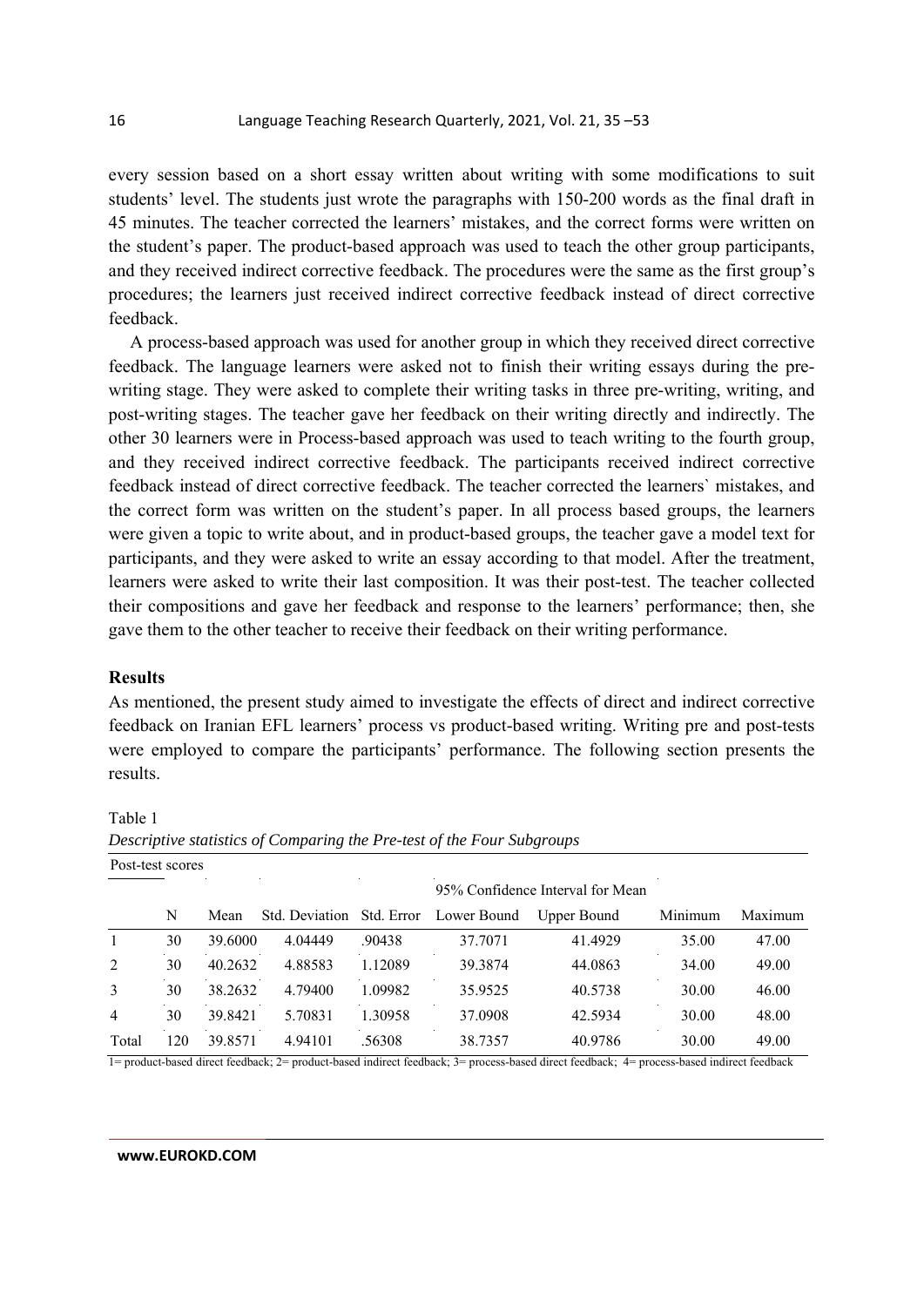According to the statistics presented in Table 1, there is no significant difference between the four subgroups' performance in the writing pre-test.



 *Figure 1.* Mean difference of the writing pre-test of the four subgroups*.* 

As shown in Figure 1, the bars presenting the difference among the four subgroups are not different. However, to be more accurate, a one-way analysis of variances (ANOVA) was conducted, the results of which are presented in Table 2.

Table 2

| Post-test scores |                |    |             |       |      |  |
|------------------|----------------|----|-------------|-------|------|--|
|                  | Sum of Squares | df | Mean Square |       | Sig. |  |
| Between Groups   | 116.734        |    | 38.911      | 1.634 | .189 |  |
| Within Groups    | 1738.695       | 73 | 23.818      |       |      |  |
| Total            | 1855.429       | 76 |             |       |      |  |

*The Results of ANOVA Comparing the Pre-test of the Four Subgroups*

According to the figures presented in Table 2, the observed significance level is .189, which is higher than the identified level of significance, meaning that there was no significant difference among the four sub-groups in their writing pre-test after the treatment.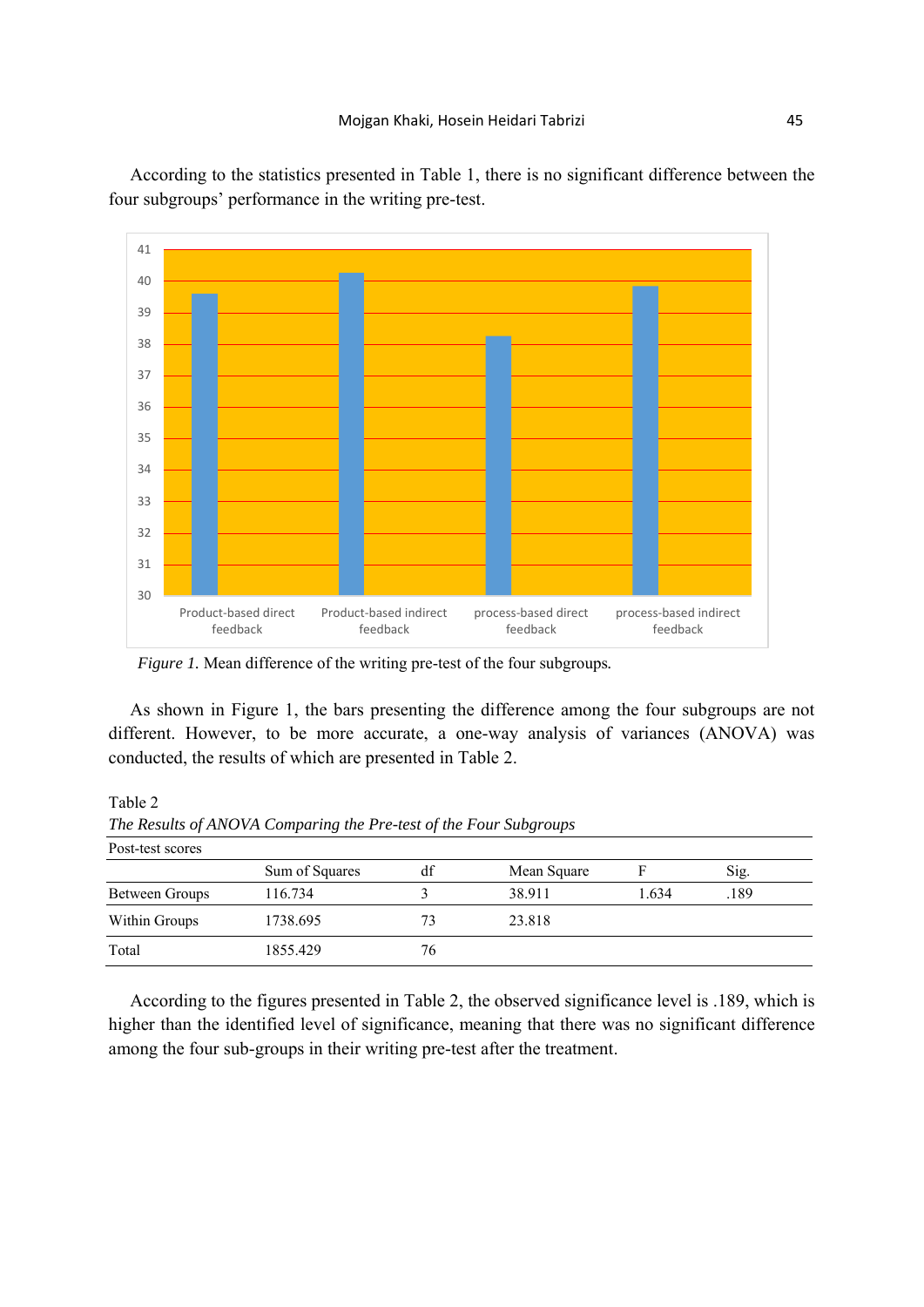|                                                                                                                                      |         |           |            |                                                                  | 95% Confidence Interval for |     |             |
|--------------------------------------------------------------------------------------------------------------------------------------|---------|-----------|------------|------------------------------------------------------------------|-----------------------------|-----|-------------|
|                                                                                                                                      | Std.    |           |            | Mean                                                             |                             |     |             |
|                                                                                                                                      | Mean    | Deviation | Std. Error | Lower Bound                                                      | Upper Bound                 | Min | Max         |
| process-based direct feedback                                                                                                        | 50.6111 | 11.34040  | 2.67296    | 44.9717                                                          | 56.2506                     |     | 28.00 76.00 |
| process-based indirect feedback 48.8636 8.22479                                                                                      |         |           | 1.75353    | 45.2170                                                          | 52.5103                     |     | 35.00 68.00 |
| product-based direct feedback                                                                                                        | 43.2222 | 8.50298   | 2.00417    | 38.9938                                                          | 47.4507                     |     | 30.00 62.00 |
| product-based indirect feedback 45.8636 8.49815                                                                                      |         |           | 1.81181    | 42.0958                                                          | 49.6315                     |     | 30.00 60.00 |
| Total                                                                                                                                | 47.1625 | 9.37738   | 1.04842    | 45.0757                                                          | 49.2493                     |     | 28.00 76.00 |
| $\mathbf{A}$ , $\mathbf{A}$ , $\mathbf{A}$ , $\mathbf{A}$ , $\mathbf{A}$ , $\mathbf{A}$ , $\mathbf{A}$ , $\mathbf{A}$ , $\mathbf{A}$ |         |           |            | $\mathbf{1}$ are contraded to a state of the second $\mathbf{1}$ |                             |     |             |

Table 3 *Descriptive Statistics of Comparing the Post-test of the Four Subgroups (N=30)*

1= product-based direct feedback; 2= product-based indirect feedback; 3= process-based direct feedback; 4= process-based indirect feedback

As shown in Table 3, post-test means in the process-based direct feedback group was X=50.61, and for process-based indirect feedback equals X=48.86. The same results for post-test means for process-based direct feedback and process-based indirect feedback were found to be  $X=43.22$  and  $X=45.86$ , respectively. So a difference in post-test means groups could be observed. However, it was not clear yet whether the difference was significant or not.



*Figure 2*. Means difference of Males and Females of both Groups

The next step was then to run a one-way analysis of variance (ANOVA) on the post-test results to compare the performance of all groups to see whether the difference is statistically significant or not. Table 4 represents the results.

**www.EUROKD.COM**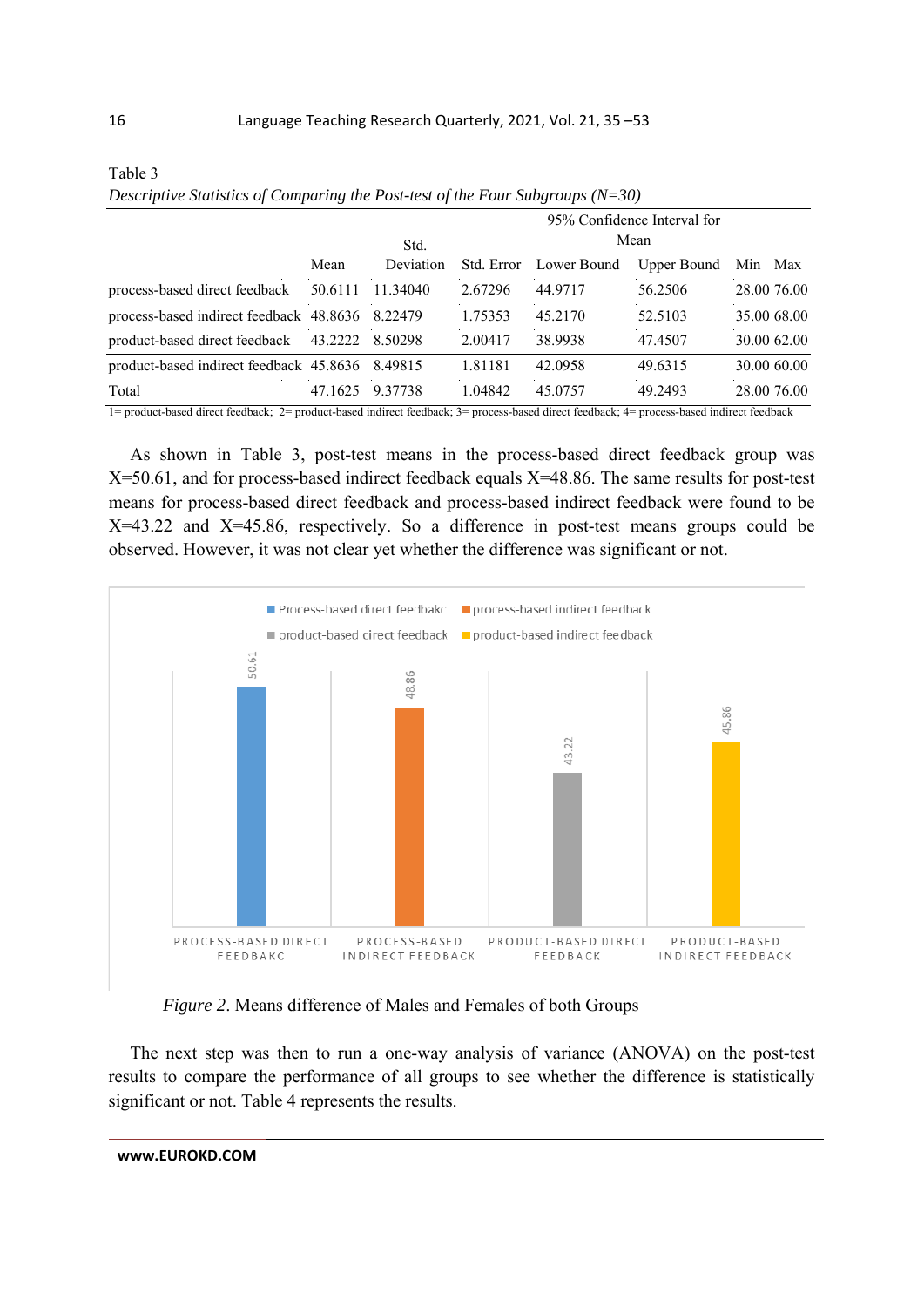|                | Sum of Squares | df | Mean Square |       | Sig. |
|----------------|----------------|----|-------------|-------|------|
| Between Groups | 594.317        |    | 198.106     | 2.370 | .037 |
| Within Groups  | 6352.571       | 76 | 83.586      |       |      |
| Total          | 6946.888       | 79 |             |       |      |

| Table 4 |                                                                   |  |
|---------|-------------------------------------------------------------------|--|
|         | The Results of ANOVA Comparing the Pre-test of the Four Subgroups |  |

As Table 4 indicates, the significant value is smaller higher than .05 (.03>.05), so there is a significant difference among the mean scores on the independent variable (post-test scores) for the four subgroups. In order to locate the difference and be more comprehensive, one can now look at the results of the post-hoc tests provided in Table 5.

# Table 5 *Results of Post-hoc Tests*

|                           |                |                       |            | Sig. | 95% Confidence Interval |                    |  |
|---------------------------|----------------|-----------------------|------------|------|-------------------------|--------------------|--|
| $(I)$ groups $(J)$ groups |                | Mean Difference (I-J) | Std. Error |      | Lower Bound             | <b>Upper Bound</b> |  |
| 1                         | 2              | 1.74747               | 2.90570    | .549 | $-4.0397$               | 7.5347             |  |
|                           | 3              | 7.38889*              | 3.04752    | .018 | 1.3192                  | 13.4586            |  |
|                           | $\overline{4}$ | 4.74747               | 2.90570    | .106 | $-1.0397$               | 10.5347            |  |
| $\overline{2}$            |                | $-1.74747$            | 2.90570    | .549 | -7.5347                 | 4.0397             |  |
|                           | 3              | 5.64141               | 2.90570    | .056 | $-1458$                 | 11.4286            |  |
|                           | $\overline{4}$ | 3.00000               | 2.75659    | .280 | $-2.4902$               | 8.4902             |  |
| 3                         |                | $-7.38889*$           | 3.04752    | .018 | -13.4586                | $-1.3192$          |  |
|                           | 2              | $-5.64141$            | 2.90570    | .056 | $-11.4286$              | .1458              |  |
|                           | 4              | $-2.64141$            | 2.90570    | .366 | $-8.4286$               | 3.1458             |  |
| $\overline{4}$            |                | -4.74747              | 2.90570    | .106 | $-10.5347$              | 1.0397             |  |
|                           | 2              | $-3.00000$            | 2.75659    | .280 | $-8.4902$               | 2.4902             |  |
|                           | 3              | 2.64141               | 2.90570    | .366 | $-3.1458$               | 8.4286             |  |
|                           |                |                       |            |      |                         |                    |  |

\*. The mean difference is significant at the 0.05 level.

1= product-based direct feedback; 2= product-based indirect feedback; 3= process-based direct feedback; 4= process-based indirect feedback

As Table 5 shows, the process-based writing group which received direct feedback was statistically different from other groups.

## **Discussion**

As mentioned above, different corrective feedback approaches have often been classified as either direct or indirect types of correction, and various theories concerning their relative effectiveness have been investigated. A large number of studies aimed to gain insights into the differential effects of direct and indirect CF on learners' written accuracy development. Regarding the fact that the insights from recent SLA oriented corrective feedback studies greatly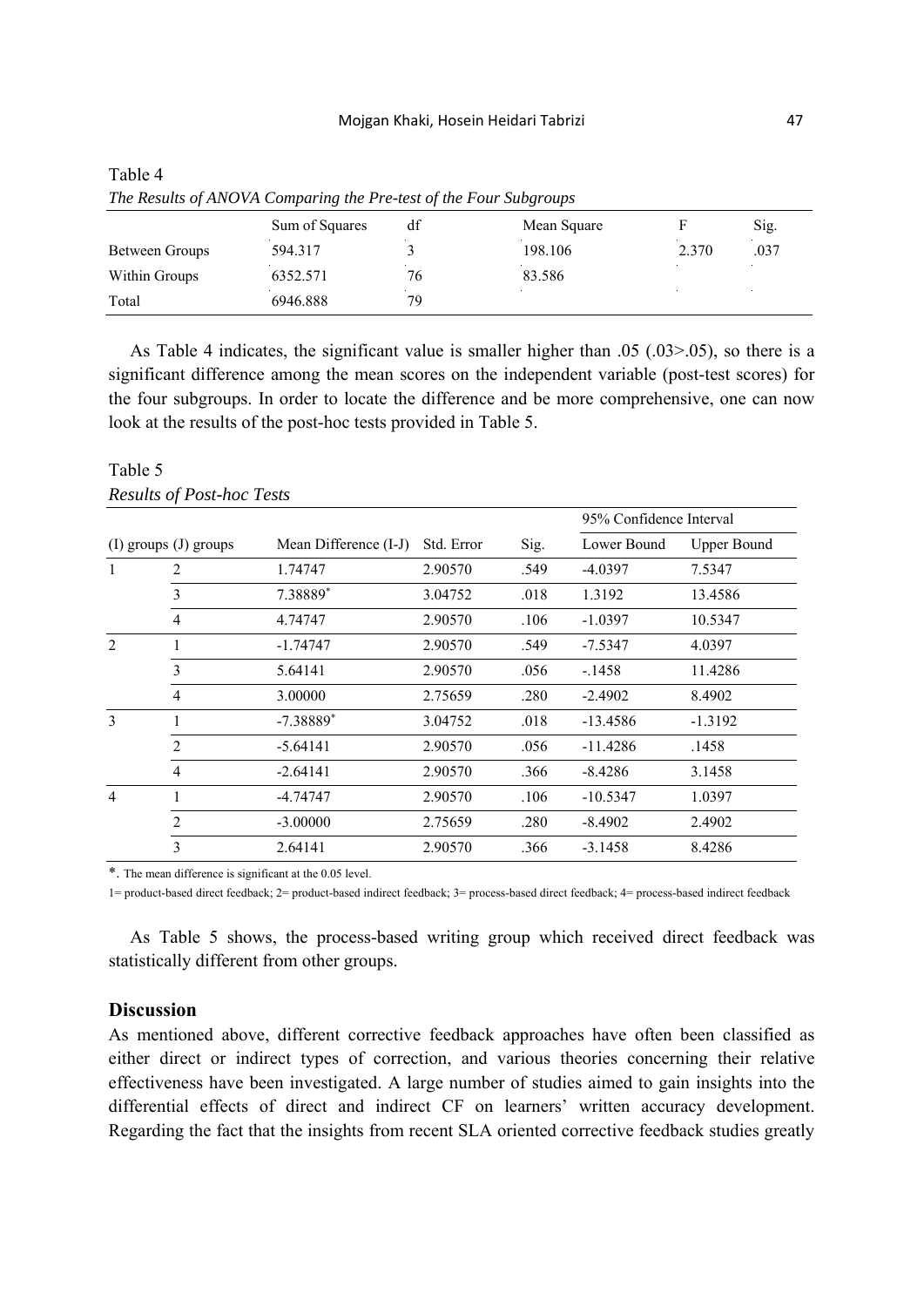concentrate on the error correction debate by ignoring the question if corrective feedback can affect the written accuracy development, there are still many issues that need further exploration. This section will present some suggestions and directions for future CF research. Enhancing learners with corrective feedback has a long history of discussions. Some scholars (Ashwell, 2000; Chandler, 2003; Ferris, 1997, as cited in Bulut & Erel, 2007) suggest that error correction helps language learning while some others (Kepner, 1991; Truscott, 1996, as cited in Bulut & Erel, 2007) state that error correction does not help students improve their written accuracy, and it is even potentially harmful to students' writing ability. The present research aimed to investigate the effects of direct and indirect feedback delivered in the process and product-based writing. The results revealed that direct feedback provided during process-based writing was the most effective type of feedback. The findings can be explained because engaging learners in learning enables students to improve their performance in writing tests. Furthermore, this finding may be attributed to the fact that language learners prefer the process-based approach more than the product-based approach because they communicate with each other and the teachers during the writing process, so the class is not boring. Besides, according to (Okedara et al., 2002), the process approach is a generative, non-linear approach, which causes students to discover their ideas while doing the task. In terms of the interaction between processes based writing and feedback, it should be noted that this approach to writing seems to work the best when it interacts with feedback. In this regard, Myles (2002) believed that the process approach to writing works only when learners are provided with feedback on their writing. Therefore, the process-based approach provides language learners to reform their plans, ideas, and language (Myles, 2002, as cited in GholamiPasand & BazarmajHaghi, 2013). This finding supports Kolade (2012) findings, who investigated the effect of the process approach on ESL learners' performance in their writing performance. Kolade (2012) showed a significant influence of feedback on language learners' writing performance.

Most of the research studies on the field of corrective feedback in L2 writing have investigated the relationship between error correction and writing skill. The findings of this study concerning this issue have argued against the role of grammar correction in improving writing ability, especially grammatical proficiency. However, there are significant research studies that argue in the field of the effect of peer correction on improving writing. As mentioned earlier, the debate about the role of correction in helping L2 writers to self-edit their composition is still continuous. Error correction could notably improve the learners` writing skill. Also, corrective feedback is helpful for learners when their writing performance is considered as a whole; because the overall writing performance of the learners in this study improved significantly. A more promising result was found in Chandler's study (2003), in which the experimental group received underlining treatment and was asked to correct the underlined errors before writing the next assignment. After doing four assignments, there was a significant improvement in student writing on the fifth assignment. Recent studies by Ashwell (2000), Fathman and Whalley (1990), Ferris and Roberts (2001), and Lee (1997; 2004) have all found that groups receiving corrective feedback significantly outperformed groups who were receiving no feedback.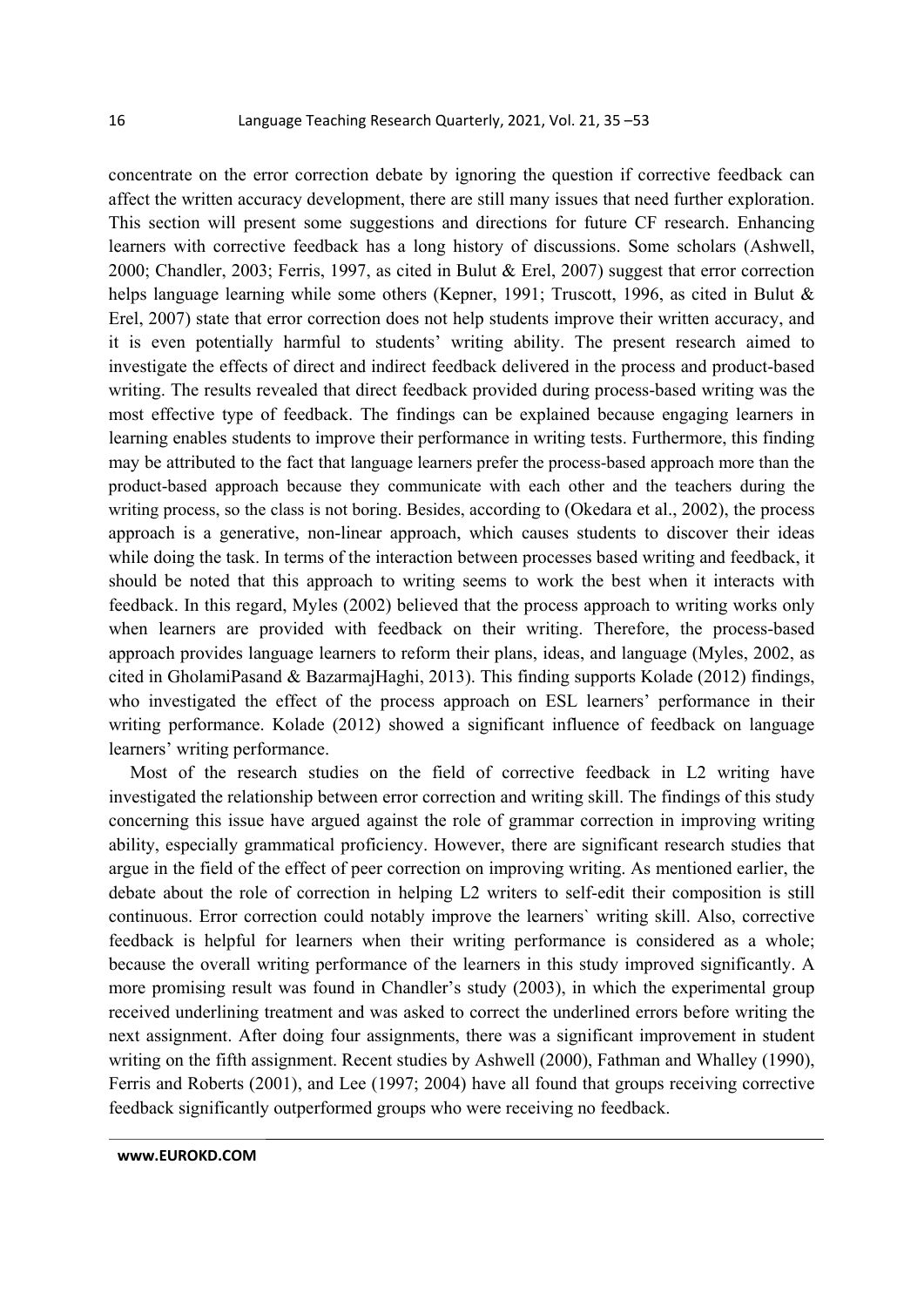Another point of interest would be the lexical and structural complexity of learners' written production before and after peer error correction. One of Truscott's (2004; 2007) alternative explanations for accuracy gains found in earlier studies is avoidance. He claims that the corrected students in Chandler's (2003) study, for example, might not have gained accuracy because they benefited from corrective feedback, but because they simplified their writing. Truscott argues that it is the immediate goal of corrective feedback to make learners aware of the errors they committed, and that this awareness creates a motivation for students to avoid the corrected constructions (Truscott, 2007). Further research is necessary to test the avoidance hypothesis.

Moreover, as suggested in the literature (e.g. Ferris, 2004; Hyland & Hyland, 2006), it might be the case that indirect corrective feedback is not advantageous to lower proficiency second language learners, since they lack the linguistic competence to self-correct their errors. It would therefore be interesting to investigate the influence of language proficiency on the uptake of the different feedback forms. We will address these three issues in a follow-up study  $(N=280)$ , in which we will furthermore incorporate a postponed post-test to investigate whether or not the effect of error correction will still prevail three weeks after the moment of treatment.

The results of this study are in line with Chandler (2003), Ferris (1999) and Bitchener (2008) on the idea that enhancing the learners an awareness of the errors they make or providing them with the correct form directly enhances linguistically correct written output; and the results are in contrast with Anh (2012) in that using indirect feedback in EFL writing classes could be a fruitful and effective method to reduce grammatical errors of students, and Kepner (1991) that corrective feedback by the teacher is not effective for developing accuracy in L2 students` writing.

In general, the findings of this study show that the process-based approach in teaching writing evokes learners to write effectively. Moreover, learners safe to write effectively and share their writing with the teacher and other peers at the same time while considering all these comments to upgrade their writing. The scholars understand the effectiveness of a process-oriented approach is empirical and teaching writing in a process-based approach to EFL learners is more effective than product-based approach. Moreover, there is a significant difference between the effect of process-based and product-based approach in teaching writing on EFL learners writing ability. The product-oriented approach to the teaching of writing emphasizes mechanical aspects of writing, such as focusing on grammatical and syntactical structures and imitating models. This approach fails to recognize that learners write for an audience and purpose and that ideas are created and formulated during the process of writing. Process-oriented approaches concern the process of how ideas are developed and formulated in writing. The findings of this study showed that Process-based approach has more impact on grammar and word choice of the learners in writing. Furthermore, the results are in line with some more studies like the studies by Bitchener (2008) and Chandler (2003) on the idea that when the learners are aware of their mistakes, it improves their writing test performance. On the other hand, according to Gocsik (2005) that in the product-based approach, language teachers only assign a topic to the learners and score the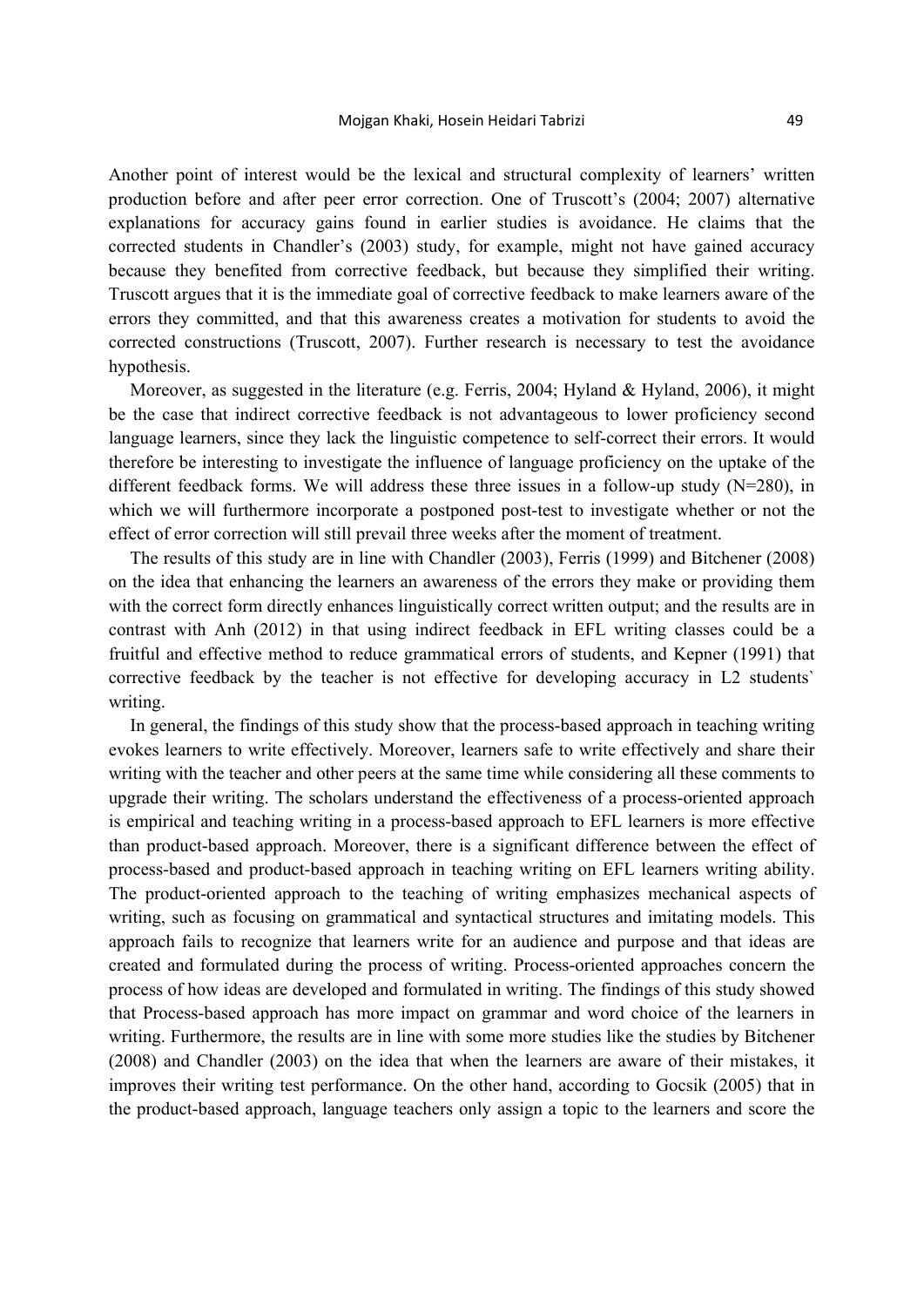essays. The recent paper's findings also confirmed the study by Trupe (2001), who stated that effective intervention results in better papers. Students required to spend more time on a paper will think more about their topic and better understand it. Furthermore, students need to practice their writing. On the other hand, the results contradict the study by Anh (2012). Anh (2012) found that using indirect feedback in EFL writing classes can reduce students' grammatical errors. Another study that showed no significant effect of corrective feedback was the study by Kepner (1991).

In addition to the overall importance of written error correction to learners writing development, SLA scholars and researchers have been focused on specific issues, such as the effectiveness of various corrective feedback approaches and the correctability of different error types. A related first conclusion that arises from the available empirical data is that learners can benefit from both focused (i.e. CF targeting a specific type of errors only) and unfocused CF (i.e. CF targeting all errors, irrespective of the error type). One of the theoretical applications of the findings of this study is that learners seem to have enough attentional resources available to be able to attend to a broad range of linguistic features within one text. As mentioned above, it might be the hidden feature of writing that prevents learners from becoming cognitively overloaded when presented with unfocused or comprehensive corrections (e.g. Sheen, 2010a). A second observation is that no error type has proven to be dead-end and that Truscott's (2001; 2007) hypothesis that grammatical errors are unexposed to corrective feedback could thus be rejected. Finally, empirical evidence so far seems to suggest that learners benefit more from direct corrective feedback than from indirect corrective feedback, primarily when corrective feedback focuses on errors within the grammatical domain. One possible explanation might be that only direct CF presents learners with the kind of explicit information that is needed for cognitive learning processes, such as noticing and hypothesis testing (e.g. Bitchener & Knoch, 2010b).

## **Conclusion**

The results obtained from this study revealed that a process-oriented approach to writing effectively develops writing skill. Today developing professional writers is one of the essential purposes of language teaching. So it is logical to look for effective ways to improve the knowledge of English writing. The more significant part of the instructors accepted that if an educator shows a composed syntactic mistake on an understudy's paper and gives the right structure in some manner, the language student will understand the blunder and will not rehash it in future compositions. As a result, the ability to write accurately will be improved. Also, Ashwell (2000) mentions that teachers correct the students` writing errors because they believe that error correction will help them improve the accuracy of their writing. The current research is relevant to writing pedagogy, considering that such pedagogy improves students' written grammatical accuracy. Moreover, its purpose is to examine the role of corrective feedback in L2 acquisition in writing. Writing is a complex activity, and writing teachers view corrective feedback more broadly than second language acquisition researchers. The results of this research,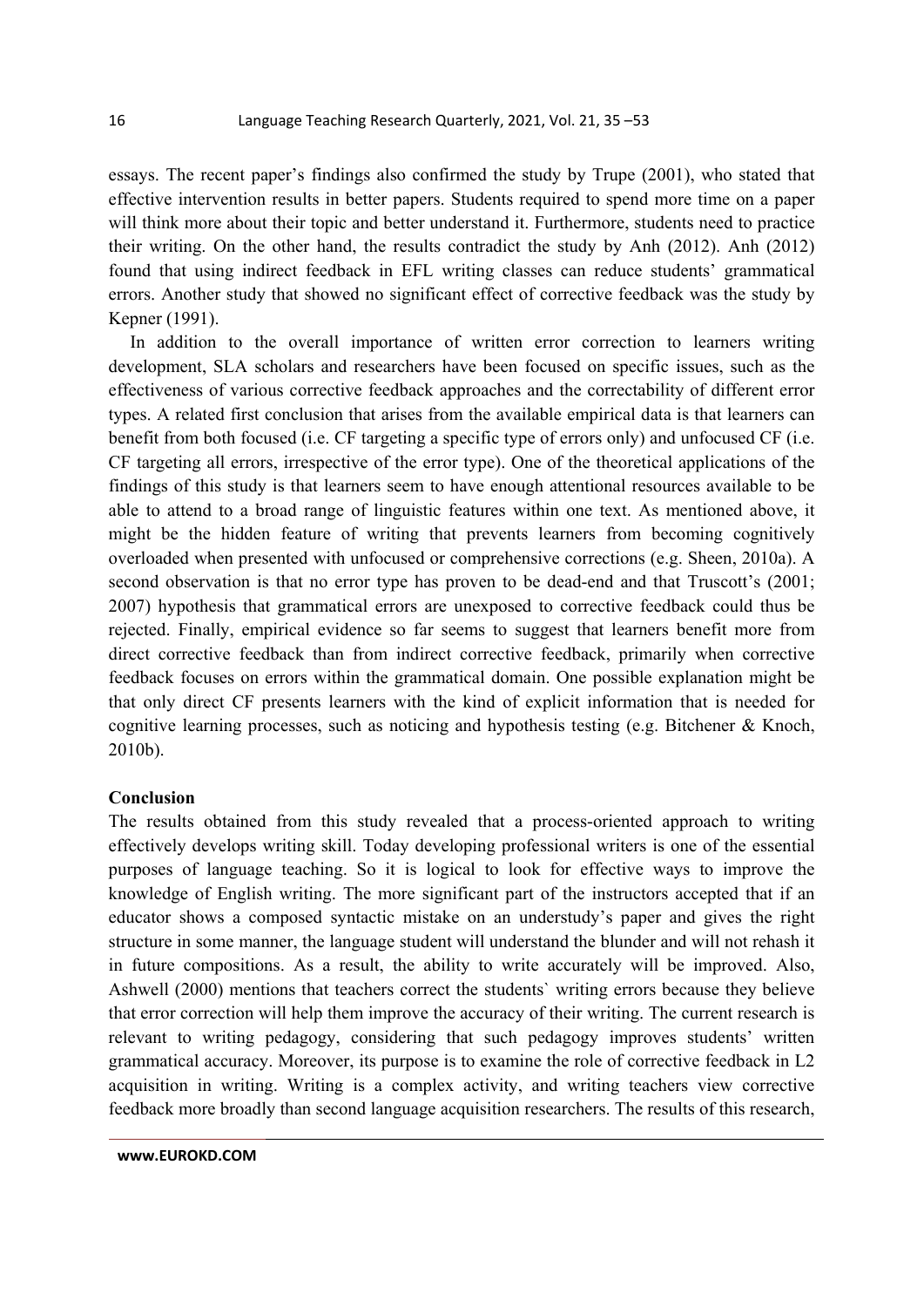which aims to test the comparative effect of two types of corrective feedback by using two approaches to the instruction of writing to EFL learners, may benefit writing teachers. The result of this study may help teachers to achieve a better notion of composition writing. It may also provide empirical evidence for choosing the appropriate approach to teaching the instruction of writing. Furthermore, it is hoped that the present study helps the writing teachers devise writing tasks, resulting in their students` achieving the desired goals and purposes of writing that they wish to. Although teaching written corrective feedback is a tedious task, it is considered a valid and practical strategy. Teachers' proficiency in teaching writing and direct and indirect corrective feedback practice plays an essential role in their educational field. Therefore, researchers need to facilitate the quality of direct and indirect corrective feedback tasks in language teaching classrooms. Further research is needed to increase the quality of writing instruction in L2 learning classrooms and to provide practical suggestions for further research in this field.

#### **References**

- Akinwamide, T. K. (2012). The influence of process approach on English as second language Students' Performances in Essay Writing. *English Language Teaching, 5* (3), 16-29.
- Alharrasi, S., N., M. (2019) the effectiveness of direct and indirect written corrective feedback in improving the grammatical accuracy of Omani EFL learners. Unpublished PhD Dissertation. The University of Stirling.
- AlizadehSalteh, M., Sadeghi, K. (2012). Teachers' Corrective Feedback in L2 Writing Revisited: Concerns Against and Suggestions for its Employment. *World Applied Sciences Journal, 17(3),* 375-383. Retrieved from: http:// www.idiosi.org/wasj/wasj 17(3)12/16.pdf
- Ancker, W. (2000). Errors and corrective feedback: updated theory and classroom practice. *English Teaching forum, 38*(4), 20-24
- Anh, P., L. (2010). The impact of indirect corrective feedback on learners` grammatical errors in EFL writing classes. *Towards a Better School Journal, 21*(2), 125-140.
- Anh, L., p. (2008). The Impact of Indirect Feedback on Learners` Grammatical Errors in EFL Writing Classes. Retrieved from: http://sj.ctu.edu.vn/index.php/qt2008
- Ashwell, T. (2000). Patterns of teacher response to student writing in a multiple-draft composition classroom: Is content feedback followed by form feedback the best method? *Journal of Second Language Writing*, 9(3), 227- 258. Retrieved from http://books.google.com/books?id=eIKCi8
- Bengisu,K,.& Seyit,A,. (2016). The Effect of Process-Based Writing Focused on Metacognitive Skills-Oriented to Fourth Grade Students' Narrative Writing Skill. *Education and Science, 41* (187), 137-164.
- Beuningen, C., G., & De Jong, N., H., & Kuiken, F., (2005). The effect of direct and indirect corrective feedback on L2 learners` written accuracy. Retrieved from http://dare.uva.nl/document/168926
- Biria, R., & Khaki, M., (2016). Effects of Self- and Peer-Editing on Iranian TEFL Postgraduate Students' L2 Writing. *Journal of Applied Linguistics and Language Research,3(1),*155-166
- Bitchener, J. &Knoch, U. (2008). The value of written corrective feedback for migrant and international students. *Sage, 12*(3), 409-431. Doi: 10.1177/1362168808089924
- Bitchener, J. (2008). Evidence in support of written corrective feedback. *Journal of Second Language Writing, 17,* 102-118.
- Bulut, D., & Erel, S. (2007). Error treatment in L2 writing: a comparative study of direct and indirect coded feedback in Turkish EFL context. *SosyalBilimlerEnstitüsüDergisiSayı.* Retrieved from http://sbe.erciyes.edu.tr/dergi/sayi\_22/24-%20 (397-415. %20syf.).pdf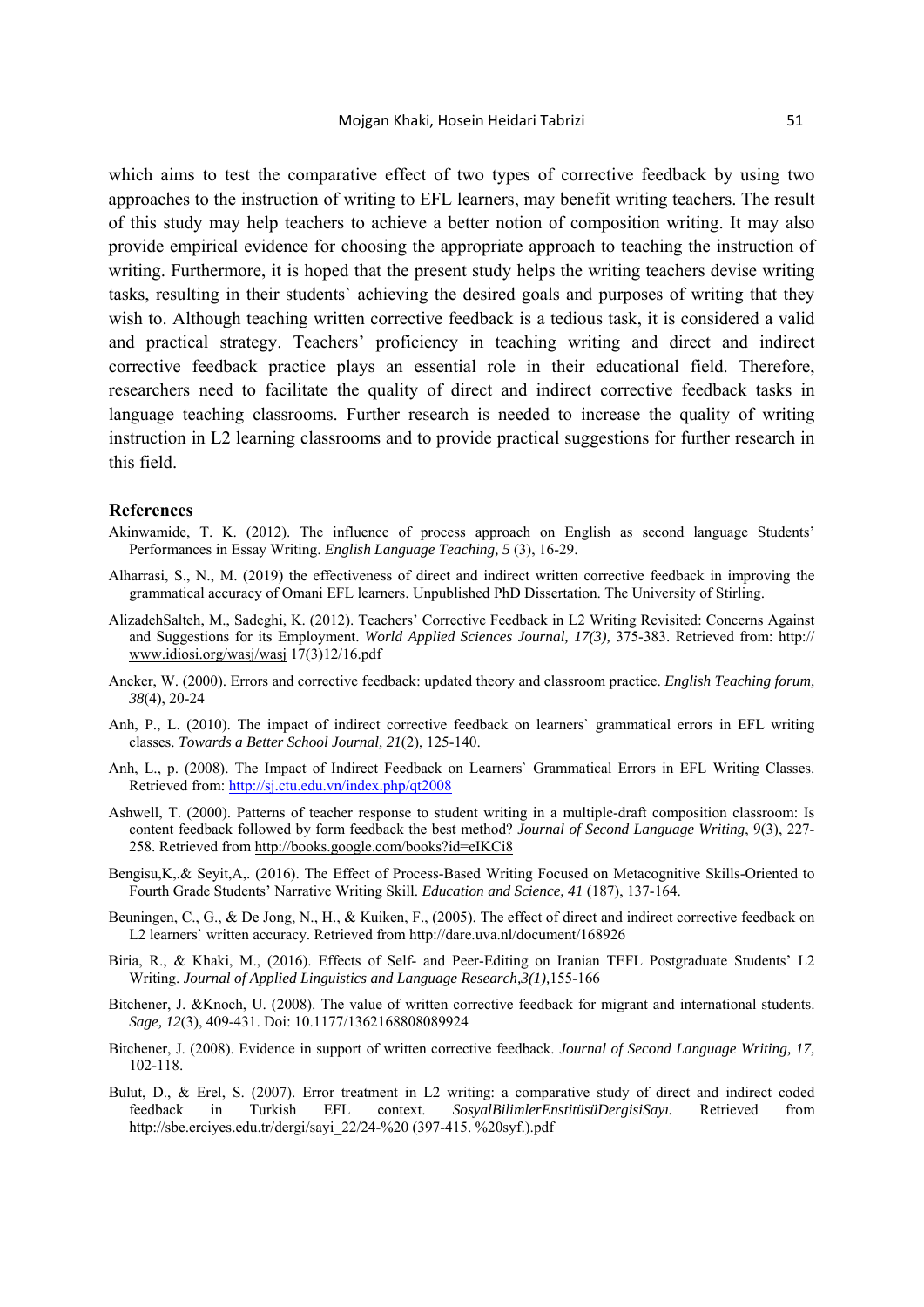- Burton, J., K., Chairperson, Lockee, B., B., Potter, K., R., Evans M., A., & Culver, S., M. (2011). Impacts of Different Types of Teacher Corrective Feedback in Reducing Grammatical Errors on ESL/EFL Students' Writing. Retrieved from: http://scholar.lib.vt.edu/theses/.../etd/Purnawarman p\_Dissertion\_2011.pdf
- Chalak, A., Heidari Tabrizi,H., Hassani, J., (2020). Probing into the Effect of Synchronous and Asynchronous Computermediated Peer Feedback Practices on IELTS Learners'/Peers' Provided Comments. *International Journal of Future Generation Communication and Networking, 13(4), 1234–1245*
- Chandler, J. (2003). The efficacy of various kinds of error feedback for improvement in the accuracy and fluency of L2 student writing. *Journal of Second Language Writing, 12*, 267-269.
- Chaudron, C. (1988). Second Language Classrooms: Research on teaching and learning*.* Retrieved from net library: http://books.google.com/books/about/second\_language\_classrooms.html?id=zipoGU1sFeYC
- Cotton, K. (2002). Teaching composition: research on effective practice. Retrieved from: http://www.Hawaii.edulmauienglish/department/.../teaching composition.pdf
- GolamiPasand, P., &BazarmajHaghi, E, (2013). Process-product approach to writing: the effect of model essays on EFL learners' writing accuracy. *International Journal of Applied Linguistics & English Literature, 2*(1), 75-80. Doi:10.7575/ijalel
- Gomez, R., Parker, R., Aleicio, R., L., & Gomez, L. (1996). Process versus product writing with limited English proficient students. *The Bilingual Research Journal,* 20(2), 209233. Retrieved from http://www.tandfonline.com/doi/pdf/10.1080/15235882.1996.10668628
- Karim, K., & Nassaji, H. (2020). The revision and transfer effects of direct and indirect comprehensive corrective feedback on ESL students' writing. Language Teaching Research, 24(4), 519-539.
- Kaplan, R., B. (1982). An Integrative Essay. In R. B. Kaplan (Ed). Annual review of applied linguistics.
- Lam, R, (2015).Understanding EFL Students' Development of Self‐Regulated Learning in a Process‐Oriented Writing Course. TESOL Journal, 6(3), 527-553
- Matsuda, P. K. (2003). Second language writing in the twentieth century: A situated historical perspective. In Kroll (Ed.) Exploring the dynamics of second language writing. Cambridge: Cambridge University Press.
- Nemati, M., Alavi, S. M., & Mohebbi, H. (2019). Assessing the effect of focused direct and focused indirect written corrective feedback on explicit and implicit knowledge of language learners. Language Testing in Asia, 9(1), 7.
- Nematzadeh, F. & Siahpoosh, H. (2017) the effect of teacher direct and indirect feedback on Iranian intermediate EFL learners' written performance*, Journal of Applied Linguistics and Language Learning, 3* (5), 110-116.
- Pasand, P.G. & Haghi, E.B. (2013). Process-Product Approach to Writing: The Effect of Model Essays on EFL Leaners' Writing Accuracy. *International Journal of Applied Linguistics & English Literature, 2*(1): 75- 79.
- Reinders, H., & Mohebbi, H. (2018). Written corrective feedback: The road ahead. *Language Teaching Research Quarterly, 6*, 1–6.
- Rouhi, A., Dibah, M., & Mohebbi, H. (2020). Assessing the effect of giving and receiving written corrective feedback on improving L2 writing accuracy: does giving and receiving feedback have fair mutual benefit? *Asian-Pacific Journal of Second and Foreign Language Education, 5*(1), 1-13.
- Russell, J., & Spada, N. (2006). Syntesizing Research on Language Learning and Teaching. Retrieved from net library: http://www.books.google.com
- Saeidi, M., & Sahebkheir, F. (2011). The effect of model essays on accuracy and complexity of EFL learners' writing performance. *Middle- East Journal of Scientific Research, 10*(1), 130- 137.
- Safari, S., & Bagheri, B., (2017). A Comparative Study of Strategy Instrument through Process vs. Product Writing on IELTS Writing Performance of Iranian EFL Learners. *Journal of English Language Studies, 5*(3),18-33.